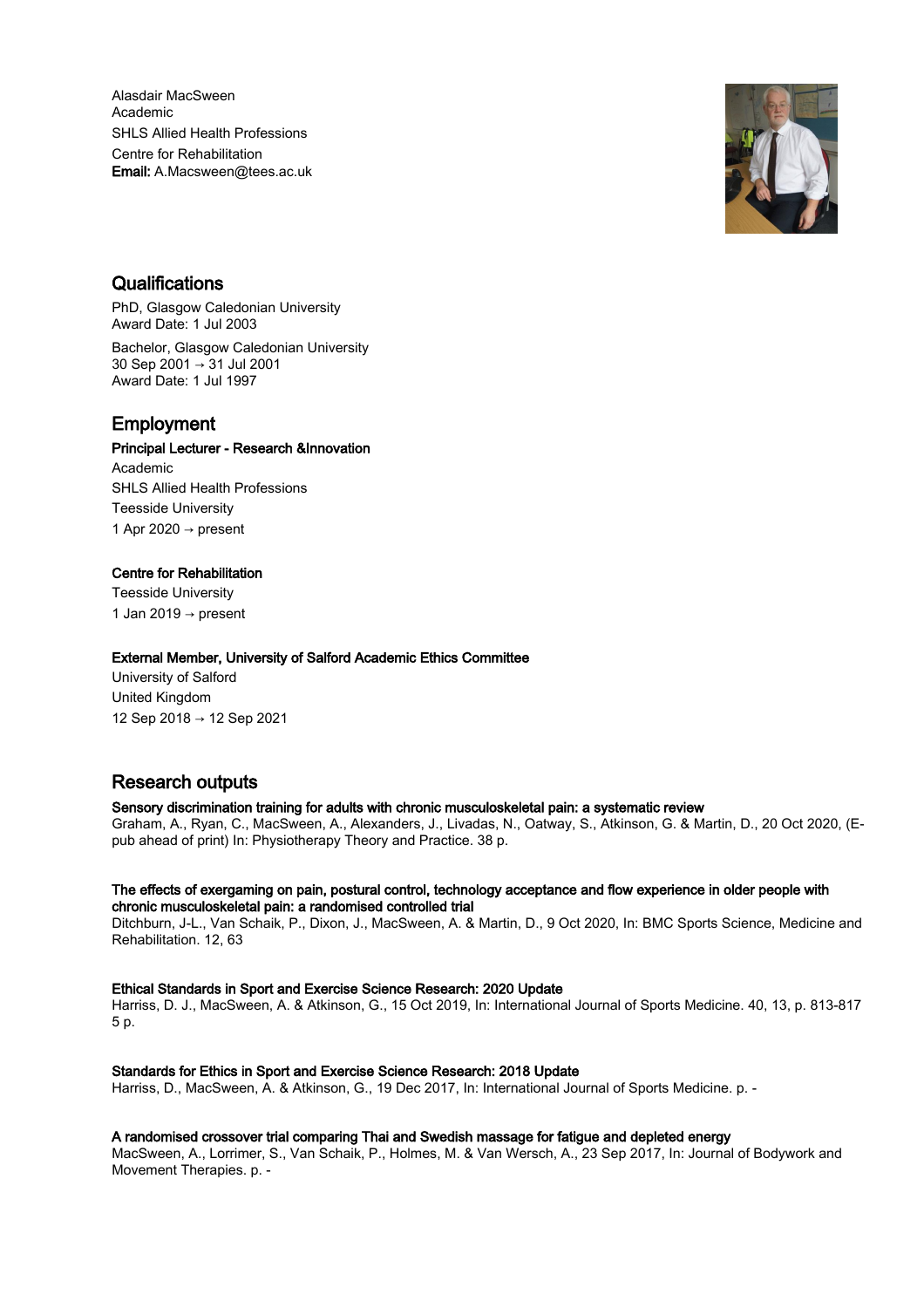#### Exergaming (XBOX Kinect™) versus traditional gym-based exercise for postural control, flow and technology acceptance in healthy adults: a randomised controlled trial

Barry, G., Van Schaik, P., MacSween, A., Dixon, J. & Martin, D., 23 Aug 2016, In: BMC Sports Science, Medicine and Rehabilitation. 8, 11 p., 25.

#### The effects of exergaming on balance, gait, technology acceptance and flow experience in people with multiple sclerosis: a randomized controlled trial

Robinson, J., Dixon, J., MacSween, A., Van Schaik, P. & Martin, D., 17 Apr 2015, In: BMC Sports Science, Medicine and Rehabilitation. 7, 1, 12 p., 8.

#### User-acceptance and flow in two gaming platforms used for exercise

Robinson, J., Van Schaik, P., MacSween, A., Dixon, J. & Martin, D., 4 Aug 2011, International Conference on Virtual Rehabilitation, ICVR 2011. Thalmann, D. (ed.). IEEE, 5971853

#### An investigation of user acceptance and flow experience using video-capture gaming technology for exercise

Barry, G., Van Schaik, P., MacSween, A., Dixon, J. & Martin, D., 2011, International Conference on Virtual Rehabilitation, ICVR 2011. Thalmann, D. (ed.). IEEE, 5971810

#### Self selection of athletes into sports via skeletal ratios

Stewart, A. D., Benson, P. J., Olds, T., Marfell-Jones, M., MacSween, A. & Nevill, A. M., 1 Jan 2010, Trends in Physical Anthropology. Nova Science Publishers, Inc., p. 175-194 20 p.

#### Self selection of athletes into sports via skeletal ratios

Stewart, A. D., Benson, P. J., Olds, T., Marfell-Jones, M., MacSween, A. & Nevill, A. M., 2010, Aerobic Exercise and Athletic Performance: Types, Duration and Health Benefits. Nova Science Publishers, Inc., p. 307-322 16 p.

The Response of the Nucleus Pulposus of the Lumbar Intervertebral Discs to Functionally Loaded Positions

Alexander, L. A., Hancock, E., Agouris, I., Smith, F. W. & Macsween, A., 1 Jun 2007, In: Spine. 32, 14, p. 1508-1512

#### The Effect of Real and Sham Acupuncture on Thermal Sensation and Thermal Pain Thresholds

Downs, N. M., Kirk, K. & Macsween, A., 1 Jun 2005, In: Archives of Physical Medicine and Rehabilitation. 86, 6, p. 1252- 1257

Physical self perceptions of women with rheumatoid arthritis: Physical Self Perceptions of Women With RA Macsween, A., Brydson, G. & Fox, K. R., 15 Dec 2004, In: Arthritis and Rheumatology. 51, 6, p. 958-963

The effect of custom moulded ethyl vinyl acetate foot orthoses on the gait of patients with rheumatoid arthritis MacSween, A., Brydson, G. & Hamilton, J., 25 May 2002, In: Foot. 9, 3, p. 128-133 6 p.

#### The reliability and validity of the Åstrand nomogram and linear extrapolation for deriving VO<sub>2max</sub> from submaximal exercise data

Macsween, A., 1 Sep 2001, In: Journal of Sports Medicine and Physical Fitness. 41, 3, p. 312-317 6 p.

Measurement of aerobic power in patients with RA [4]

MacSween, A., 1 Apr 2001, In: Physiotherapy. 87, 4, p. 224 1 p.

#### A preliminary validation of the 10-metre incremental shuttle walk test as a measure of aerobic capacity in women with rheumatoid arthritis

MacSween, A., Brydson, G., Creed, G. & Capell, H. A., 1 Jan 2001, In: Physiotherapy. 87, 1, p. 38-44 7 p.

#### A validation of the 10-meter incremental shuttle walk test as a measure of aerobic power in cardiac and rheumatoid arthritis patients

MacSween, A., Johnson, N. J. L., Armstrong, G. & Bonn, J., 2001, In: Archives of Physical Medicine and Rehabilitation. 82 , 6, p. 807-810